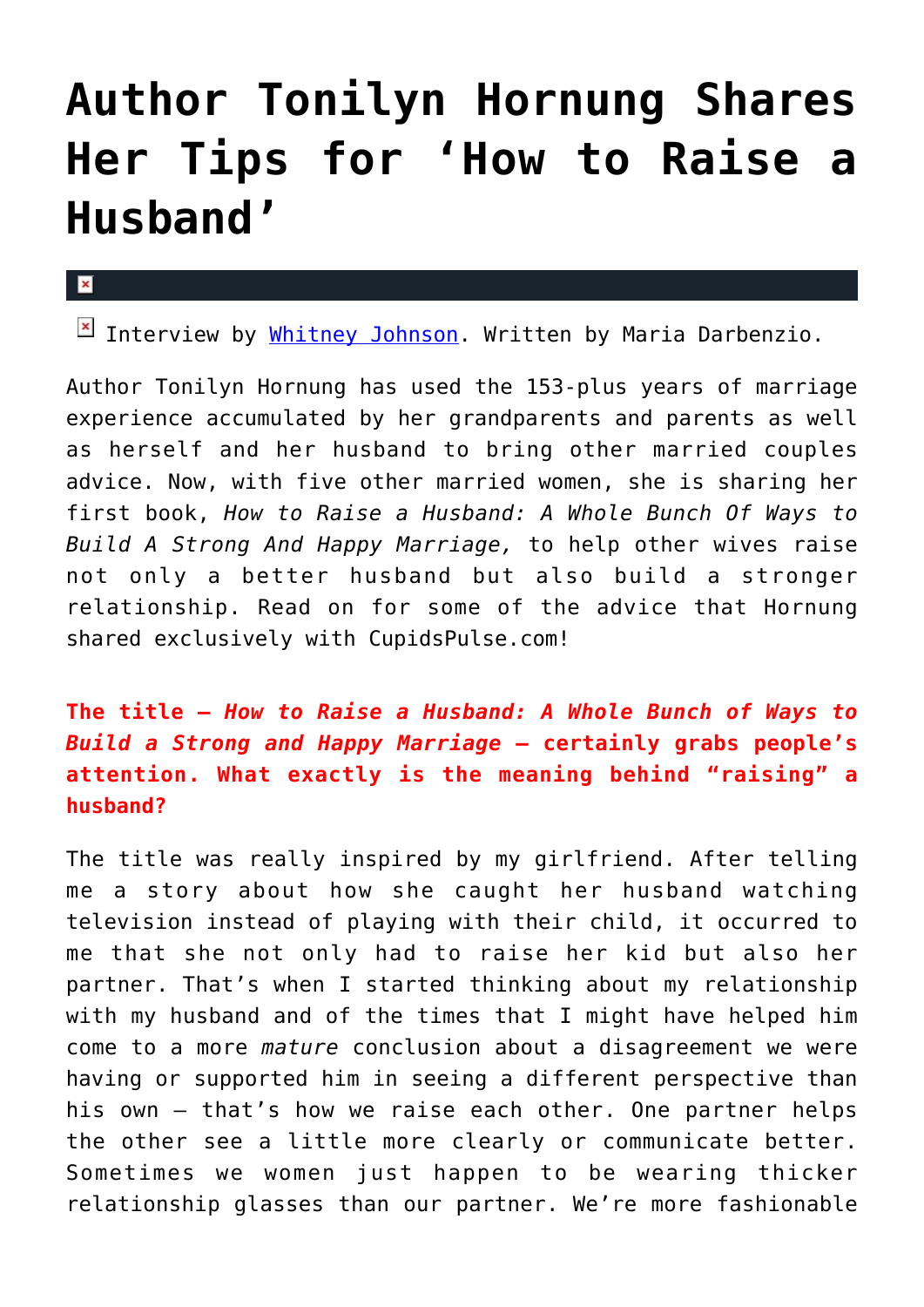that way.

**Related Link:** [Couples Therapy: A Way to Rebuild a Struggling](http://cupidspulse.com/couples-therapy-rebuild-relationship/) [Relationship](http://cupidspulse.com/couples-therapy-rebuild-relationship/)

**You teamed up with five married women. What made you decide to take this approach — using their personal stories (and your own) to give advice to others? While working with these women, did you learn anything that helped strengthen your own marriage?**

Even though my husband provides me with great material, I decided to interview other wives because I felt that this would allow me to give a broader picture of what marriage is really like. These women were wonderful. They held nothing back and opened themselves up to looking less than perfect, and for that, I applaud their honesty.

In my own marriage, I learned that awareness is a huge component of good communication — that and a slice of chocolate cake can work miracles. If I am able to stay aware of what I'm feeling, I am better able to communicate that calmly and lovingly to my partner. Then, we can work on what we need to from a place of honesty.

**Along those lines, is there one story that impacted you the most?** 

There are so many stories that I love and identify with. That was one of the great joys of writing this book. I could feel each wife's dilemma instantly and take her journey along with her, wondering what her solution would be. Some of my favorites include *Gender Profiling, The Football Widow,* and *Not Waiting for Waits. Not Waiting for Waits* has such a great message: staying true to yourself.

**How has your relationship with your husband changed since writing the book?**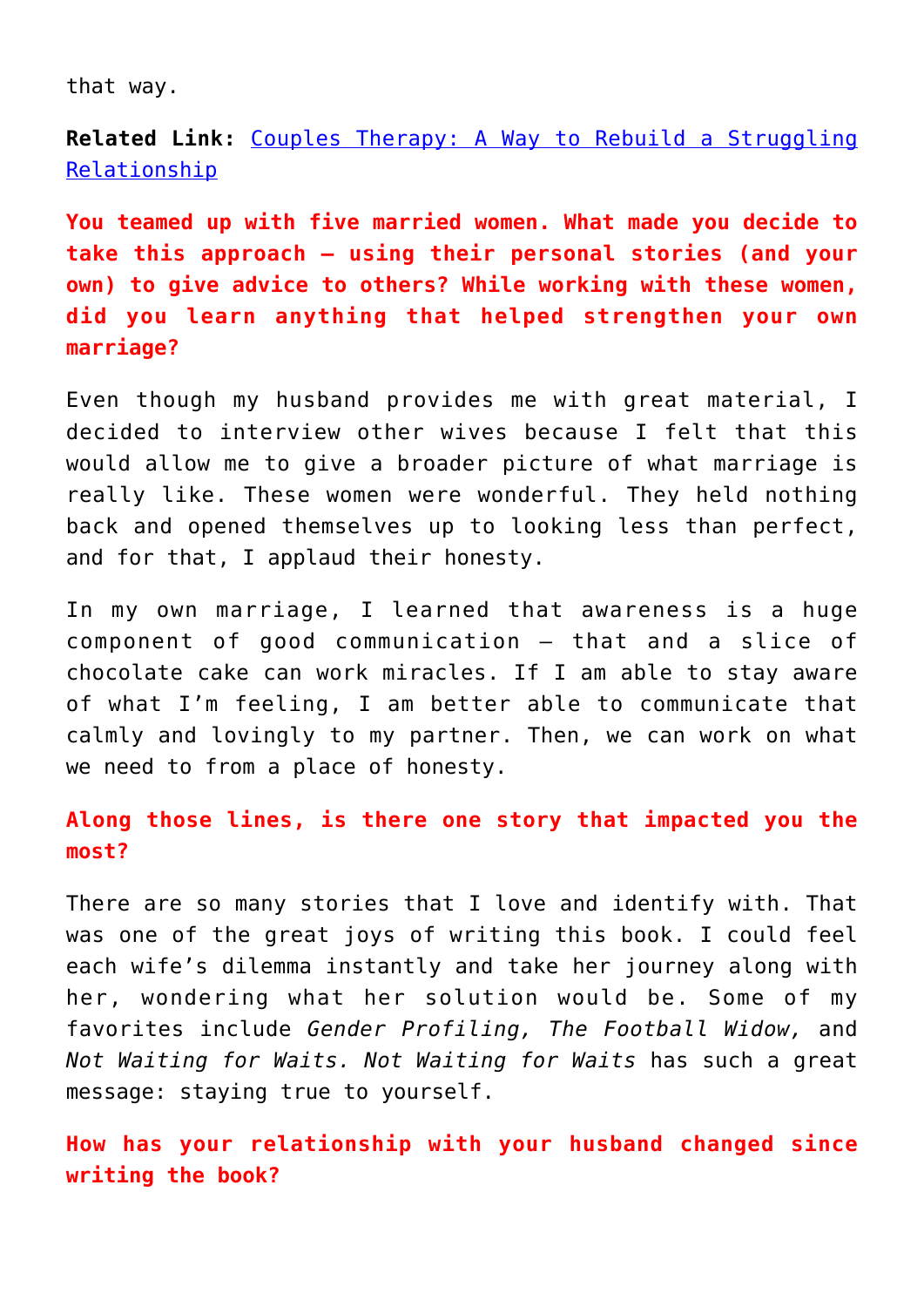My marriage with my husband has only grown and deepened. Some of our conflicts have found new balance since the book was written, and some stay the same, but I do know that, without his openness and support, I never would've been able to start a project like this in the first place.

Related Link:

## **Now, let's talk about a few specific situations. How can a woman approach her partner if they're struggling with communication?**

From my own experience and after talking to other wives, I know that that trying to communicate while you're upset can be tricky; it's not a good way to communicate effectively. The best approach is to be aware of how you're feeling in the moment and try to share that feeling as calmly and directly as you can. Or if you only know you're mad but don't know why, take some time to write it down and then confide what you've written to your husband. Even five minutes of writing can make a huge difference.

## **What if the husband isn't doing his fair share of the household tasks? How can a woman let him know that she'd like him to help out more without offending him or causing a fight?**

From letting the housework pile up until he has no choice but to help to offering a specific "reward system," this is a very popular topic addressed in *How to Raise a Husband.* However, I've found thrusting a vacuum cleaner in my man's hand and ordering him to "suck it up" doesn't always do the trick. But explaining to him *why* I'd like his help (most men seem to like things explained — a lot) works much better. If that doesn't work, check out Sophie's ingenious incentive in Chapter 15 (and it's not cake).

**Related Link:** [How Fighting Can Strengthen Your Relationship](http://cupidspulse.com/fighting-can-stregthen-your-relationship/)

**You also have a series of blogs dedicated to your experience**